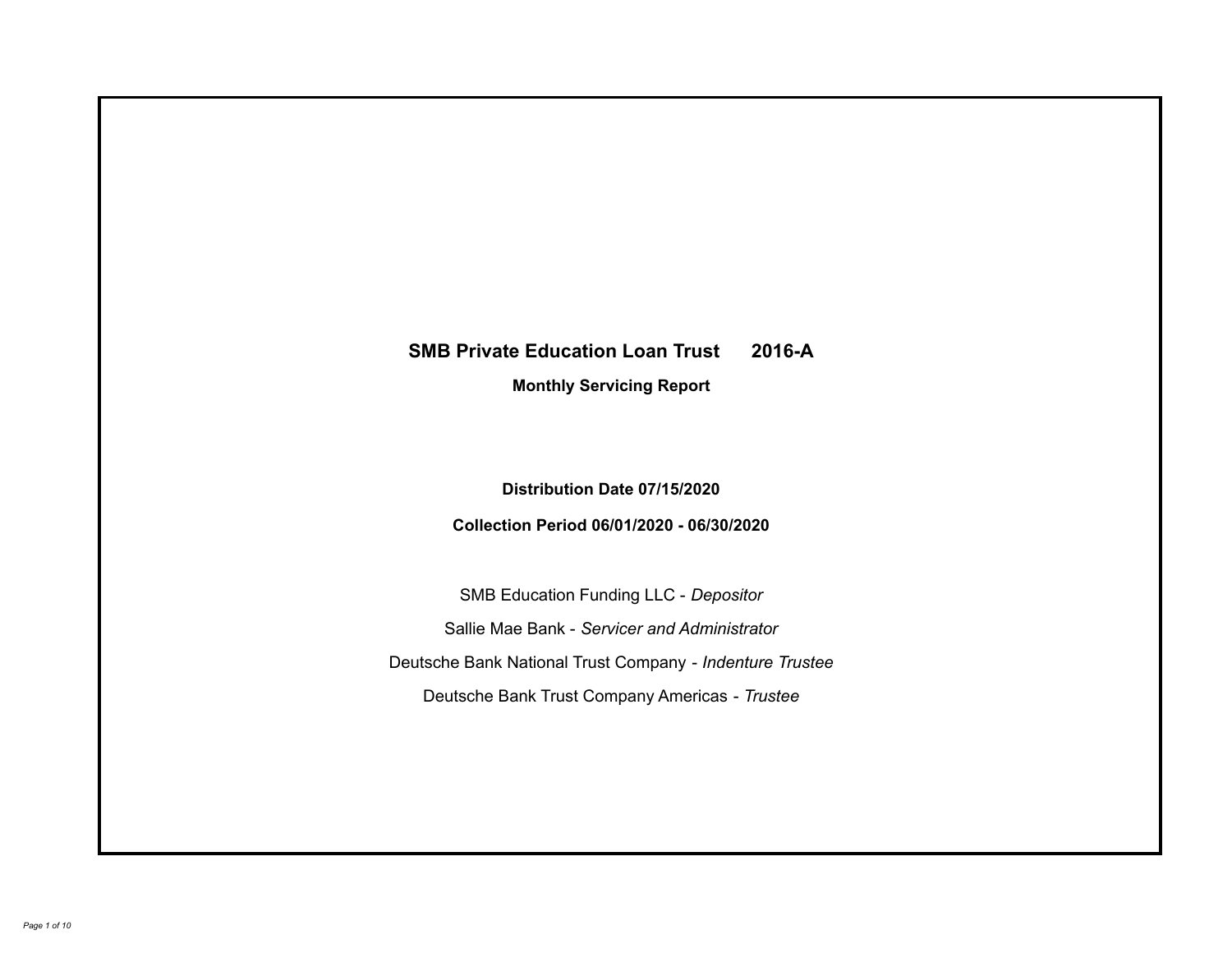| A           | <b>Student Loan Portfolio Characteristics</b>                  |                   | <b>Settlement Date</b><br>05/26/2016 | 05/31/2020           | 06/30/2020           |
|-------------|----------------------------------------------------------------|-------------------|--------------------------------------|----------------------|----------------------|
|             | <b>Principal Balance</b>                                       |                   | \$585,861,635.84                     | \$320,677,178.67     | \$316,643,594.67     |
|             | Interest to be Capitalized Balance                             |                   | 32,367,510.93                        | 14,036,360.38        | 12,977,901.95        |
|             | Pool Balance                                                   |                   | \$618,229,146.77                     | \$334,713,539.05     | \$329,621,496.62     |
|             | Weighted Average Coupon (WAC)                                  |                   |                                      |                      |                      |
|             | WAC1 (Contractual Interest Rate on the Loan)                   |                   | 8.26%                                | 8.93%                | 8.94%                |
|             | WAC2 (Average of Applicable Interest Rate)                     |                   | 8.23%                                | 7.74%                | 7.76%                |
|             | WAC3 (Average of Actual Interest Rate)                         |                   | 8.16%                                | 7.67%                | 7.68%                |
|             | Weighted Average Remaining Term                                |                   | 134.18                               | 126.36               | 126.39               |
|             | Number of Loans                                                |                   | 53,959                               | 29,969               | 29,533               |
|             | Number of Borrowers                                            |                   | 52,283                               | 28,919               | 28,495               |
|             | Pool Factor<br>Since Issued Total Constant Prepayment Rate (1) |                   |                                      | 0.541406921<br>9.89% | 0.533170424<br>9.83% |
|             |                                                                |                   |                                      |                      |                      |
| $\sf B$     | <b>Debt Securities</b>                                         | <b>Cusip/Isin</b> | 06/15/2020                           |                      | 07/15/2020           |
|             | A <sub>2</sub> A                                               | 78449FAB7         | \$114,140,017.21                     |                      | \$111,932,501.09     |
|             | A <sub>2</sub> B                                               | 78449FAC5         | \$70,159,460.12                      |                      | \$68,802,546.54      |
|             | В                                                              | 78449FAD3         | \$50,000,000.00                      |                      | \$50,000,000.00      |
|             |                                                                |                   |                                      |                      |                      |
| $\mathsf C$ | <b>Certificates</b>                                            | <b>Cusip/Isin</b> | 06/15/2020                           |                      | 07/15/2020           |
|             | Residual                                                       | 78449F101         | \$100,000.00                         |                      | \$100,000.00         |
|             |                                                                |                   |                                      |                      |                      |
| D           | <b>Account Balances</b>                                        |                   | 06/15/2020                           |                      | 07/15/2020           |
|             | Reserve Account Balance                                        |                   | \$1,557,854.00                       |                      | \$1,557,854.00       |
|             |                                                                |                   |                                      |                      |                      |
| E           | <b>Asset / Liability</b>                                       |                   | 06/15/2020                           |                      | 07/15/2020           |
|             | Overcollateralization Percentage                               |                   | 30.00%                               |                      | 30.00%               |
|             | Specified Overcollateralization Amount                         |                   | \$100,414,061.72                     |                      | \$98,886,448.99      |
|             | Actual Overcollateralization Amount                            |                   | \$100,414,061.72                     |                      | \$98,886,448.99      |

(1) For additional information, see 'Since Issued CPR Methodology' found on page 11 of this report.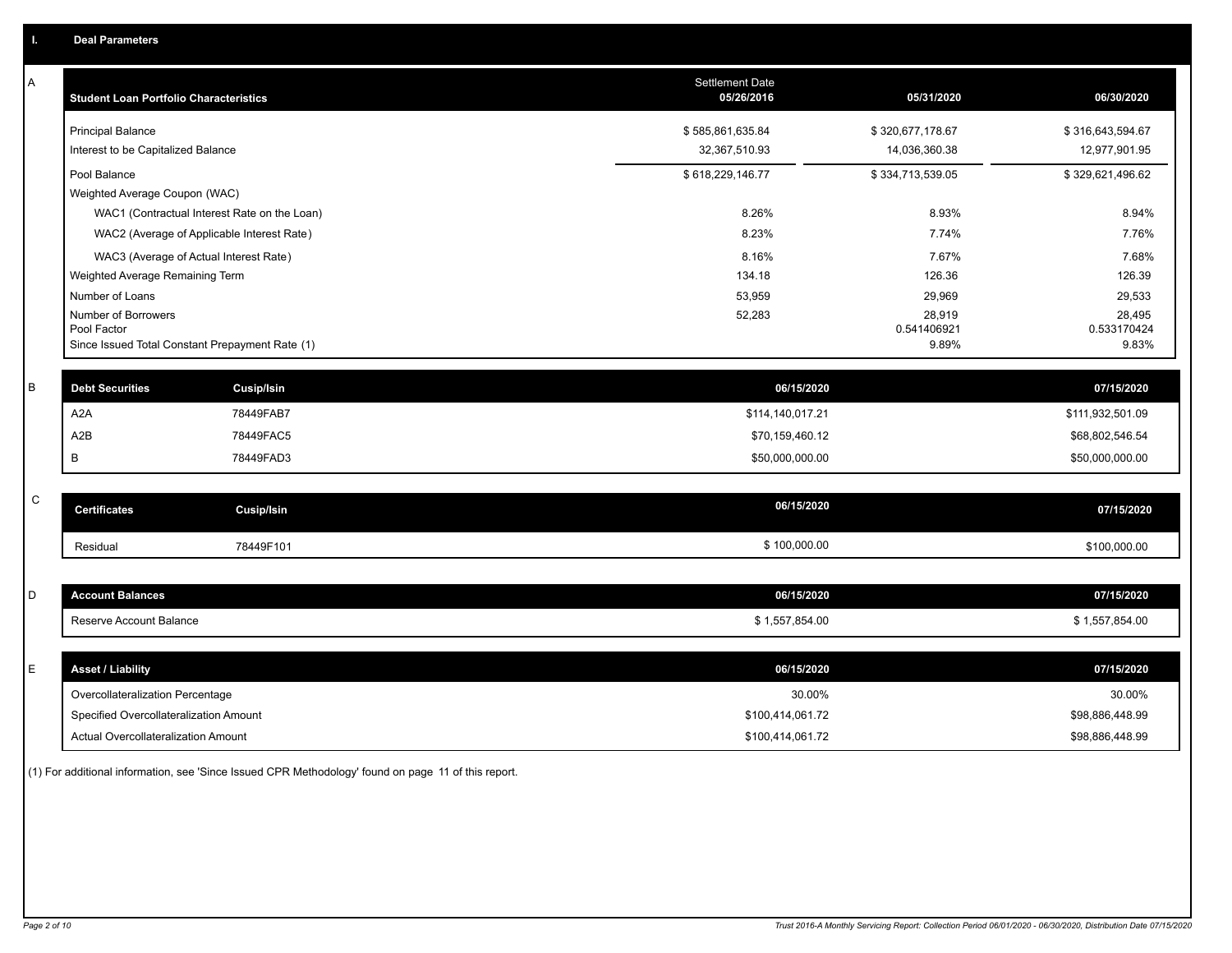## **II. 2016-A Trust Activity 06/01/2020 through 06/30/2020**

| Α | <b>Student Loan Principal Receipts</b>                           |                |  |
|---|------------------------------------------------------------------|----------------|--|
|   | <b>Borrower Principal</b>                                        | 5,225,103.85   |  |
|   | <b>Consolidation Activity Principal</b>                          | 0.00           |  |
|   | Seller Principal Reimbursement                                   | 0.00           |  |
|   | Servicer Principal Reimbursement                                 | 0.00           |  |
|   | Delinquent Principal Purchases by Servicer                       | 0.00           |  |
|   | <b>Other Principal Deposits</b>                                  | 47,171.28      |  |
|   | <b>Total Principal Receipts</b>                                  | \$5,272,275.13 |  |
| B | <b>Student Loan Interest Receipts</b>                            |                |  |
|   | <b>Borrower Interest</b>                                         | 1,394,516.94   |  |
|   | <b>Consolidation Activity Interest</b>                           | 0.00           |  |
|   | Seller Interest Reimbursement                                    | 0.00           |  |
|   | Servicer Interest Reimbursement                                  | 0.00           |  |
|   | Delinquent Interest Purchases by Servicer                        | 0.00           |  |
|   | Other Interest Deposits                                          | 1,343.04       |  |
|   | <b>Total Interest Receipts</b>                                   | \$1,395,859.98 |  |
| C | <b>Recoveries on Realized Losses</b>                             | \$46,442.83    |  |
| D | <b>Investment Income</b>                                         | \$355.58       |  |
| Ε | <b>Funds Borrowed from Next Collection Period</b>                | \$0.00         |  |
| F | <b>Funds Repaid from Prior Collection Period</b>                 | \$0.00         |  |
| G | Loan Sale or Purchase Proceeds                                   | \$0.00         |  |
| н | Initial Deposits to Distribution Account                         | \$0.00         |  |
|   | <b>Excess Transferred from Other Accounts</b>                    | \$0.00         |  |
| J | <b>Borrower Benefit Reimbursements</b>                           | \$0.00         |  |
| Κ | <b>Other Deposits</b>                                            | \$0.00         |  |
| L | <b>Other Fees Collected</b>                                      | \$0.00         |  |
| М | <b>AVAILABLE FUNDS</b>                                           | \$6,714,933.52 |  |
| N | Non-Cash Principal Activity During Collection Period             | \$1,238,691.13 |  |
| O | Aggregate Purchased Amounts by the Depositor, Servicer or Seller | \$48,514.32    |  |
| P | Aggregate Loan Substitutions                                     | \$0.00         |  |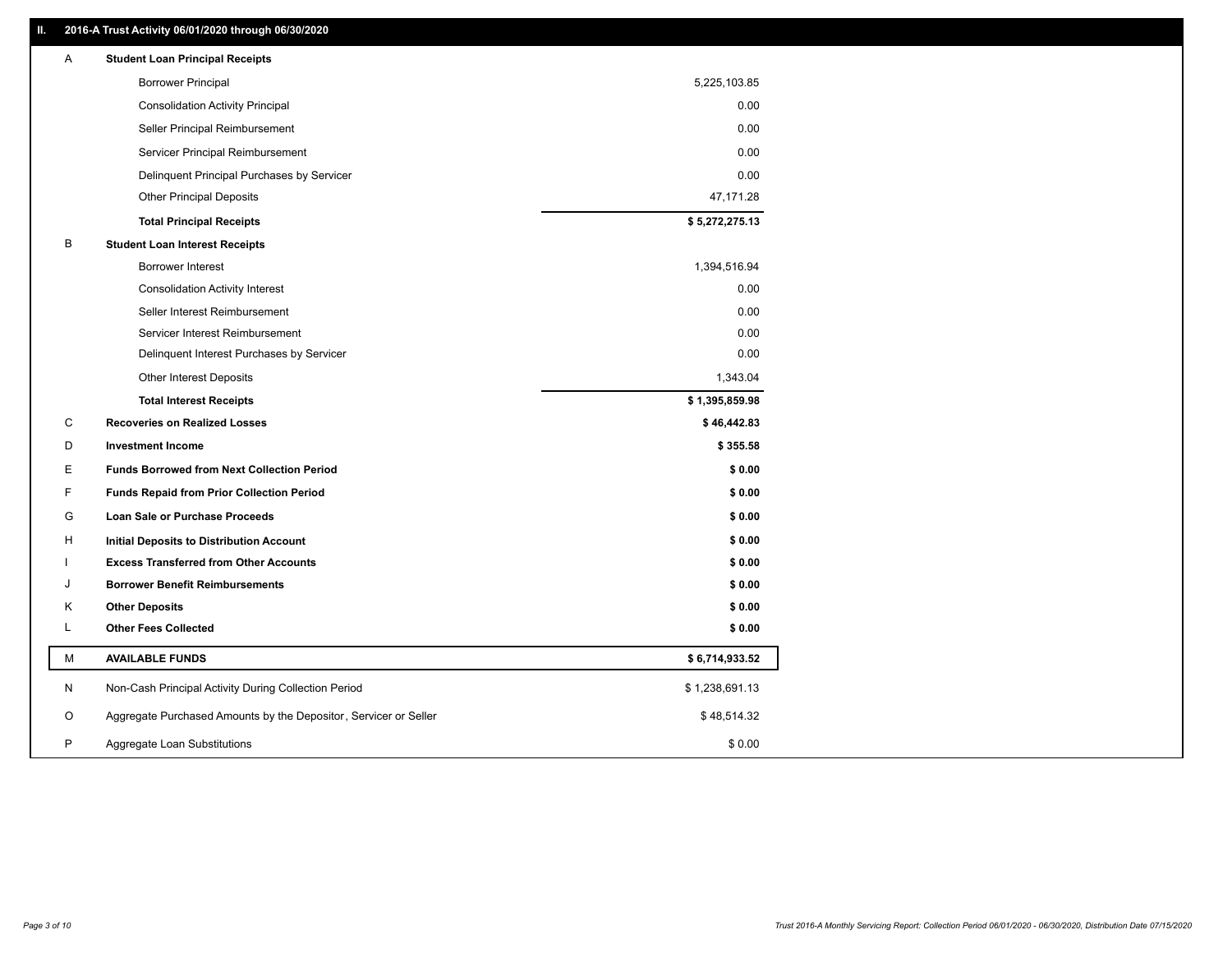|                   |                       | <b>Loans by Repayment Status</b> |            |                                                                  |                |                            |                          |         |                                                           |                |                            |
|-------------------|-----------------------|----------------------------------|------------|------------------------------------------------------------------|----------------|----------------------------|--------------------------|---------|-----------------------------------------------------------|----------------|----------------------------|
|                   |                       |                                  | 06/30/2020 |                                                                  |                | 05/31/2020                 |                          |         |                                                           |                |                            |
|                   |                       | Wtd Avg<br>Coupon                | # Loans    | <b>Principal and</b><br><b>Interest Accrued</b><br>to Capitalize | % of Principal | % of Loans in<br>Repay (1) | <b>Wtd Avg</b><br>Coupon | # Loans | Principal and<br><b>Interest Accrued</b><br>to Capitalize | % of Principal | % of Loans in<br>Repay (1) |
| INTERIM:          | IN SCHOOL             | 8.86%                            | 815        | \$13,729,310.75                                                  | 4.165%         | $-$ %                      | 8.93%                    | 968     | \$16,116,780.55                                           | 4.815%         | $-$ %                      |
|                   | GRACE                 | 8.94%                            | 485        | \$7,786,595.30                                                   | 2.362%         | $-$ %                      | 8.93%                    | 455     | \$7,180,282.32                                            | 2.145%         | $-$ %                      |
|                   | <b>DEFERMENT</b>      | 8.54%                            | 1,581      | \$21,575,988.62                                                  | 6.546%         | $-$ %                      | 8.51%                    | 1,655   | \$22,430,339.53                                           | 6.701%         | $-$ %                      |
| <b>REPAYMENT:</b> | <b>CURRENT</b>        | 7.48%                            | 23,881     | \$248,422,466.36                                                 | 75.366%        | 86.700%                    | 7.45%                    | 22,516  | \$230,685,632.63                                          | 68.920%        | 79.826%                    |
|                   | 31-60 DAYS DELINQUENT | 8.03%                            | 384        | \$5,024,338.79                                                   | 1.524%         | 1.754%                     | 8.12%                    | 417     | \$5,632,513.40                                            | 1.683%         | 1.949%                     |
|                   | 61-90 DAYS DELINQUENT | 8.41%                            | 196        | \$2,695,343.35                                                   | 0.818%         | 0.941%                     | 8.64%                    | 169     | \$2,616,058.78                                            | 0.782%         | 0.905%                     |
|                   | > 90 DAYS DELINQUENT  | 8.84%                            | 106        | \$1,709,991.69                                                   | 0.519%         | 0.597%                     | 8.67%                    | 92      | \$1,373,549.88                                            | 0.410%         | 0.475%                     |
|                   | FORBEARANCE           | 7.63%                            | 2,085      | \$28,677,461.76                                                  | 8.700%         | 10.009%                    | 7.57%                    | 3,697   | \$48,678,381.96                                           | 14.543%        | 16.845%                    |
| <b>TOTAL</b>      |                       |                                  | 29,533     | \$329,621,496.62                                                 | 100.00%        | 100.00%                    |                          | 29,969  | \$334,713,539.05                                          | 100.00%        | 100.00%                    |

Percentages may not total 100% due to rounding \*

1 Loans classified in "Repayment" include any loan for which interim interest only, \$25 fixed payments or full principal and interest payments are due.

|                         | <b>Loans by Borrower Status</b>                                                                                              |                          |         |                                                           |                |                                |                          |         |                                                           |                |                                |  |
|-------------------------|------------------------------------------------------------------------------------------------------------------------------|--------------------------|---------|-----------------------------------------------------------|----------------|--------------------------------|--------------------------|---------|-----------------------------------------------------------|----------------|--------------------------------|--|
|                         |                                                                                                                              |                          |         | 06/30/2020                                                |                |                                | 05/31/2020               |         |                                                           |                |                                |  |
|                         |                                                                                                                              | <b>Wtd Avg</b><br>Coupon | # Loans | Principal and<br><b>Interest Accrued</b><br>to Capitalize | % of Principal | % of Loans in<br>P&I Repay (2) | <b>Wtd Avg</b><br>Coupon | # Loans | Principal and<br><b>Interest Accrued</b><br>to Capitalize | % of Principal | % of Loans in<br>P&I Repay (2) |  |
| INTERIM:                | IN SCHOOL                                                                                                                    | 8.50%                    | 1,589   | \$24,572,764.41                                           | 7.455%         | $-$ %                          | 8.55%                    | 1,871   | \$29,068,102.01                                           | 8.684%         | $-$ %                          |  |
|                         | GRACE                                                                                                                        | 8.53%                    | 958     | \$15,151,058.26                                           | 4.597%         | $-$ %                          | 8.50%                    | 918     | \$14,283,055.18                                           | 4.267%         | $-$ %                          |  |
|                         | <b>DEFERMENT</b>                                                                                                             | 8.13%                    | 2,996   | \$40,109,522.56                                           | 12.168%        | $-$ %                          | 8.09%                    | 3,112   | \$41,607,250.75                                           | 12.431%        | $-$ %                          |  |
| P&I REPAYMENT:          | <b>CURRENT</b>                                                                                                               | 7.42%                    | 21,242  | \$212,017,992.11                                          | 64.322%        | 84.879%                        | 7.37%                    | 19,722  | \$191,829,454.70                                          | 57.312%        | 76.807%                        |  |
|                         | 31-60 DAYS DELINQUENT                                                                                                        | 8.00%                    | 369     | \$4,757,296.69                                            | 1.443%         | 1.905%                         | 8.09%                    | 396     | \$5,354,068.16                                            | 1.600%         | 2.144%                         |  |
|                         | 61-90 DAYS DELINQUENT                                                                                                        | 8.41%                    | 190     | \$2,652,869.56                                            | 0.805%         | 1.062%                         | 8.64%                    | 166     | \$2,596,624.36                                            | 0.776%         | 1.040%                         |  |
|                         | > 90 DAYS DELINQUENT                                                                                                         | 8.87%                    | 104     | \$1,682,531.27                                            | 0.510%         | 0.674%                         | 8.71%                    | 87      | \$1,296,601.93                                            | 0.387%         | 0.519%                         |  |
|                         | FORBEARANCE                                                                                                                  | 7.63%                    | 2,085   | \$28,677,461.76                                           | 8.700%         | 11.481%                        | 7.57%                    | 3,697   | \$48,678,381.96                                           | 14.543%        | 19.490%                        |  |
| <b>TOTAL</b><br>$\star$ | Percentages may not total 100% due to rounding                                                                               |                          | 29,533  | \$329,621,496.62                                          | 100.00%        | 100.00%                        |                          | 29,969  | \$334,713,539.05                                          | 100.00%        | 100.00%                        |  |
|                         | 2 Loans classified in "P&I Repayment" includes only those loans for which scheduled principal and interest payments are due. |                          |         |                                                           |                |                                |                          |         |                                                           |                |                                |  |

WAC reflects WAC3 To conform with company standard reporting these sections now include Princial and Interest Accrued to Capitalize .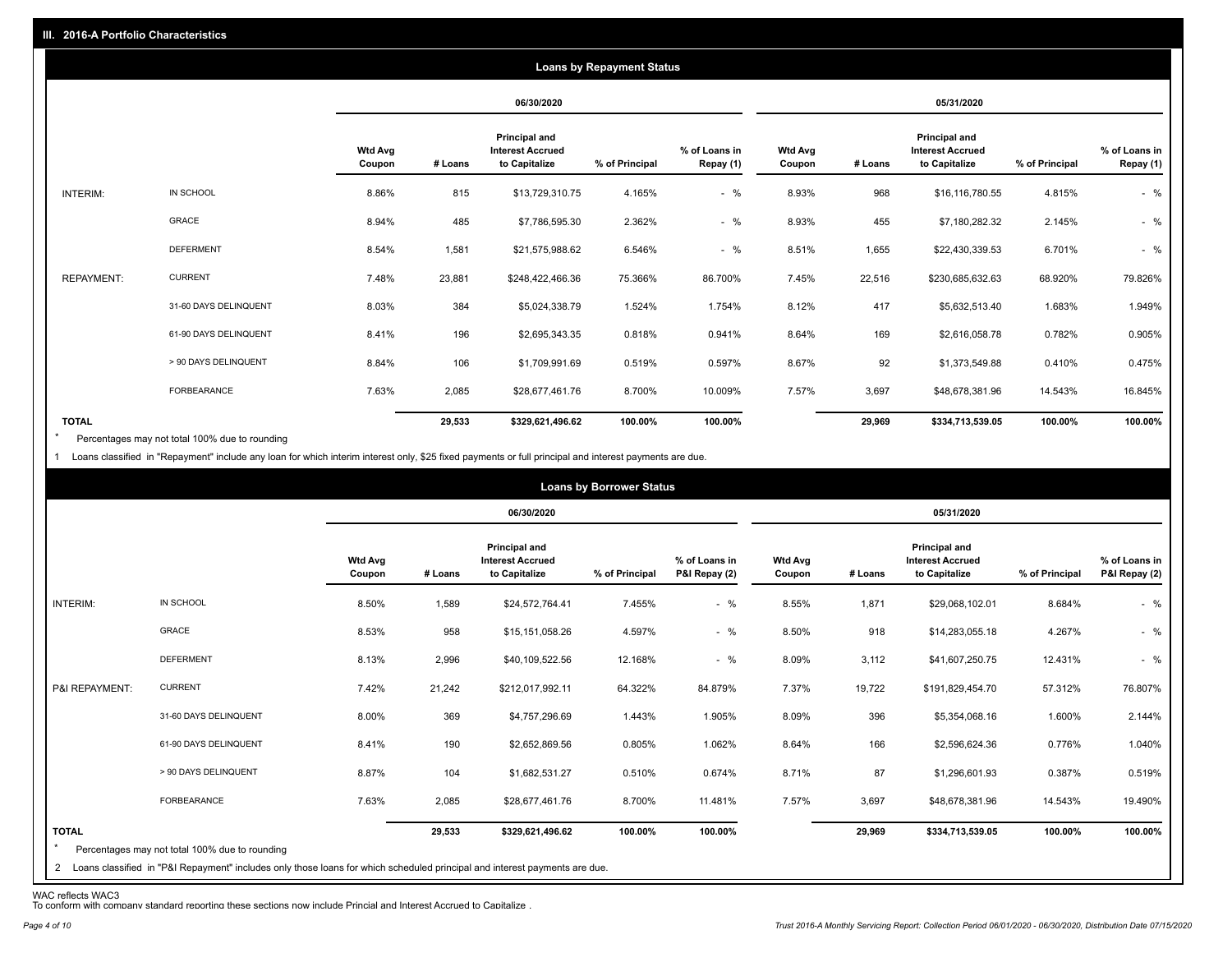|                                                                                                  | 6/30/2020        | 5/31/2020        |
|--------------------------------------------------------------------------------------------------|------------------|------------------|
| Pool Balance                                                                                     | \$329,621,496.62 | \$334,713,539.05 |
| Total # Loans                                                                                    | 29,533           | 29,969           |
| Total # Borrowers                                                                                | 28,495           | 28,919           |
| Weighted Average Coupon                                                                          | 7.76%            | 7.74%            |
| Weighted Average Remaining Term                                                                  | 126.39           | 126.36           |
| Percent of Pool - Cosigned                                                                       | 93.1%            | 93.1%            |
| Percent of Pool - Non Cosigned                                                                   | 6.9%             | 6.9%             |
| Borrower Interest Accrued for Period                                                             | \$1,990,056.78   | \$2,121,628.32   |
| Outstanding Borrower Interest Accrued                                                            | \$16,584,376.33  | \$17,387,320.72  |
| Gross Principal Realized Loss - Periodic *                                                       | \$136,832.12     | \$257,510.45     |
| Gross Principal Realized Loss - Cumulative *                                                     | \$20,990,617.30  | \$20,853,785.18  |
| Recoveries on Realized Losses - Periodic                                                         | \$46,442.83      | \$46,434.76      |
| Recoveries on Realized Losses - Cumulative                                                       | \$3,281,684.82   | \$3,235,241.99   |
| Net Losses - Periodic                                                                            | \$90,389.29      | \$211,075.69     |
| Net Losses - Cumulative                                                                          | \$17,708,932.48  | \$17,618,543.19  |
| Non-Cash Principal Activity - Capitalized Interest                                               | \$1,379,668.91   | \$671,565.58     |
| Since Issued Total Constant Prepayment Rate (CPR) (1)                                            | 9.83%            | 9.89%            |
| <b>Loan Substitutions</b>                                                                        | \$0.00           | \$0.00           |
| Cumulative Loan Substitutions                                                                    | \$0.00           | \$0.00           |
| <b>Unpaid Servicing Fees</b>                                                                     | \$0.00           | \$0.00           |
| <b>Unpaid Administration Fees</b>                                                                | \$0.00           | \$0.00           |
| <b>Unpaid Carryover Servicing Fees</b>                                                           | \$0.00           | \$0.00           |
| Note Interest Shortfall                                                                          | \$0.00           | \$0.00           |
| Loans in Modification                                                                            | \$29,496,840.88  | \$30,257,712.00  |
| % of Loans in Modification as a % of Loans in Repayment (P&I)                                    | 13.34%           | 15.05%           |
|                                                                                                  |                  |                  |
| % Annualized Gross Principal Realized Loss - Periodic as a %<br>of Loans in Repayment (P&I) * 12 | 0.74%            | 1.54%            |
| % Gross Principal Realized Loss - Cumulative as a % of                                           |                  |                  |
| Original Pool Balance                                                                            | 3.40%            | 3.37%            |
|                                                                                                  |                  |                  |

\* In accordance with the Servicer's current policies and procedures, after September 1, 2017 loans subject to bankruptcy claims generally will not be reported as a charged- off unless and until they are delinquent for 120

(1) For additional information, see 'Since Issued CPR Methodology' found on page 11 of this report.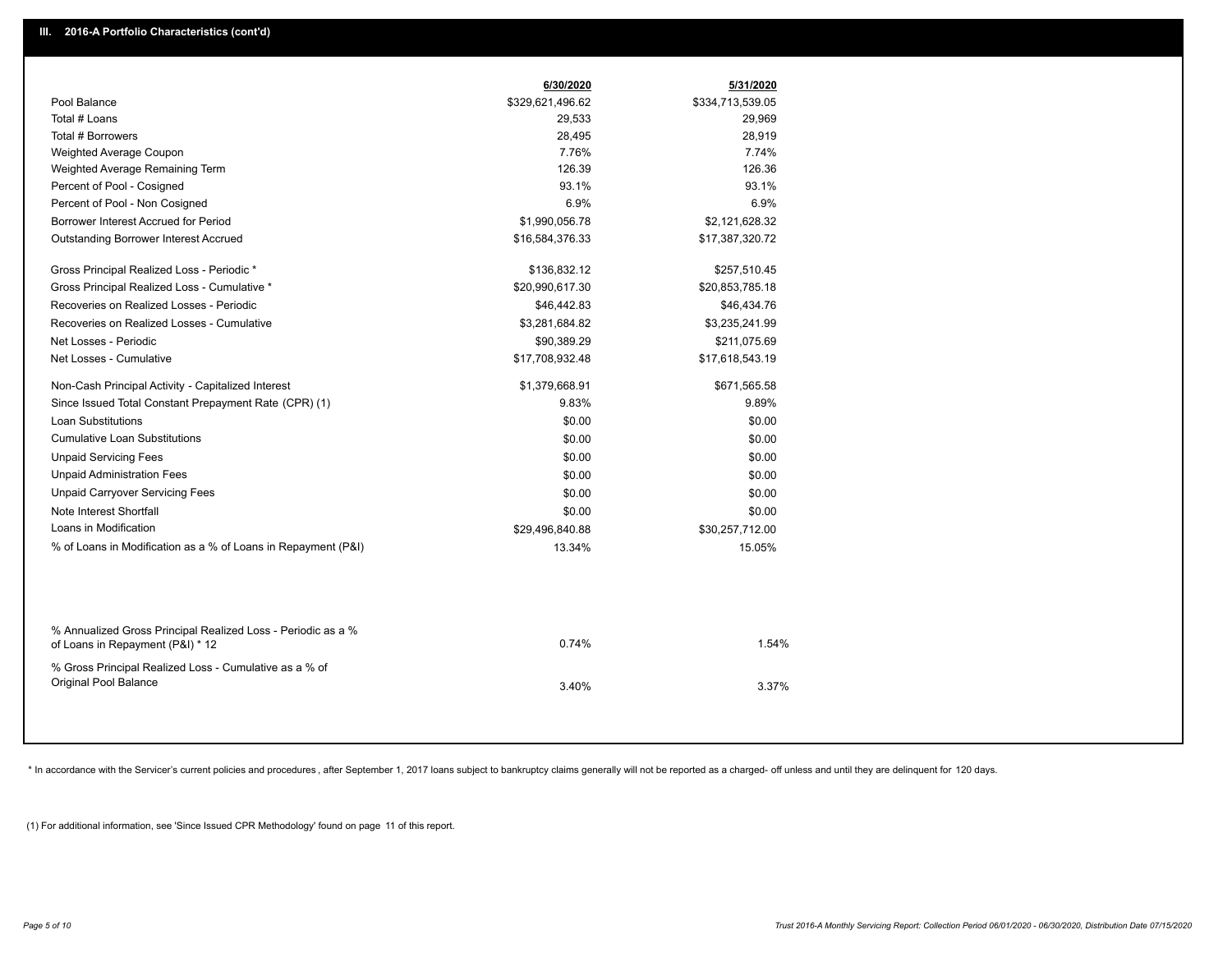#### **Loan Program**  A

|                                    | Weighted<br><b>Average Coupon</b> | # LOANS     | <b>S AMOUNT</b>  | $%$ *     |
|------------------------------------|-----------------------------------|-------------|------------------|-----------|
| - Smart Option Interest-Only Loans | 6.70%                             | 6,348       | \$49,338,069.25  | 14.968%   |
| - Smart Option Fixed Pay Loans     | 7.69%                             | 7,949       | \$105,834,188.69 | 32.108%   |
| - Smart Option Deferred Loans      | 7.94%                             | 15,236      | \$174,449,238.68 | 52.924%   |
| - Other Loan Programs              | $0.00\%$                          | $\mathbf 0$ | \$0.00           | $0.000\%$ |
| <b>Total</b>                       | 7.68%                             | 29,533      | \$329,621,496.62 | 100.000%  |

\* Percentages may not total 100% due to rounding

B

C

**Index Type**

|                       | Weighted<br><b>Average Coupon</b> | # LOANS     | <b>\$ AMOUNT</b> | $%$ *     |
|-----------------------|-----------------------------------|-------------|------------------|-----------|
| - Fixed Rate Loans    | 7.55%                             | 6,473       | \$83,746,367.39  | 25.407%   |
| - LIBOR Indexed Loans | 7.72%                             | 23,060      | \$245,875,129.23 | 74.593%   |
| - Other Index Rates   | $0.00\%$                          | $\mathbf 0$ | \$0.00           | $0.000\%$ |
| Total                 | 7.68%                             | 29,533      | \$329,621,496.62 | 100.000%  |

\* Percentages may not total 100% due to rounding

## **Weighted Average Recent FICO**

| Wtd Avg Recent FICO Band |        |                  |          |
|--------------------------|--------|------------------|----------|
| $0 - 639$                | 2,460  | \$28,748,351.94  | 8.722%   |
| 640 - 669                | 1,887  | \$20,634,264.60  | 6.260%   |
| 670 - 699                | 3,136  | \$34,838,928.60  | 10.569%  |
| 700 - 739                | 5,986  | \$70,270,650.11  | 21.319%  |
| $740 +$                  | 16,063 | \$175,124,911.90 | 53.129%  |
| N/A <sup>(1)</sup>       |        | \$4,389.47       | 0.001%   |
| <b>Total</b>             | 29,533 | \$329,621,496.62 | 100.000% |
|                          |        |                  |          |

WAC reflects WAC3

To conform with company standard reporting these sections now include Princial and Interest Accrued to Capitalize .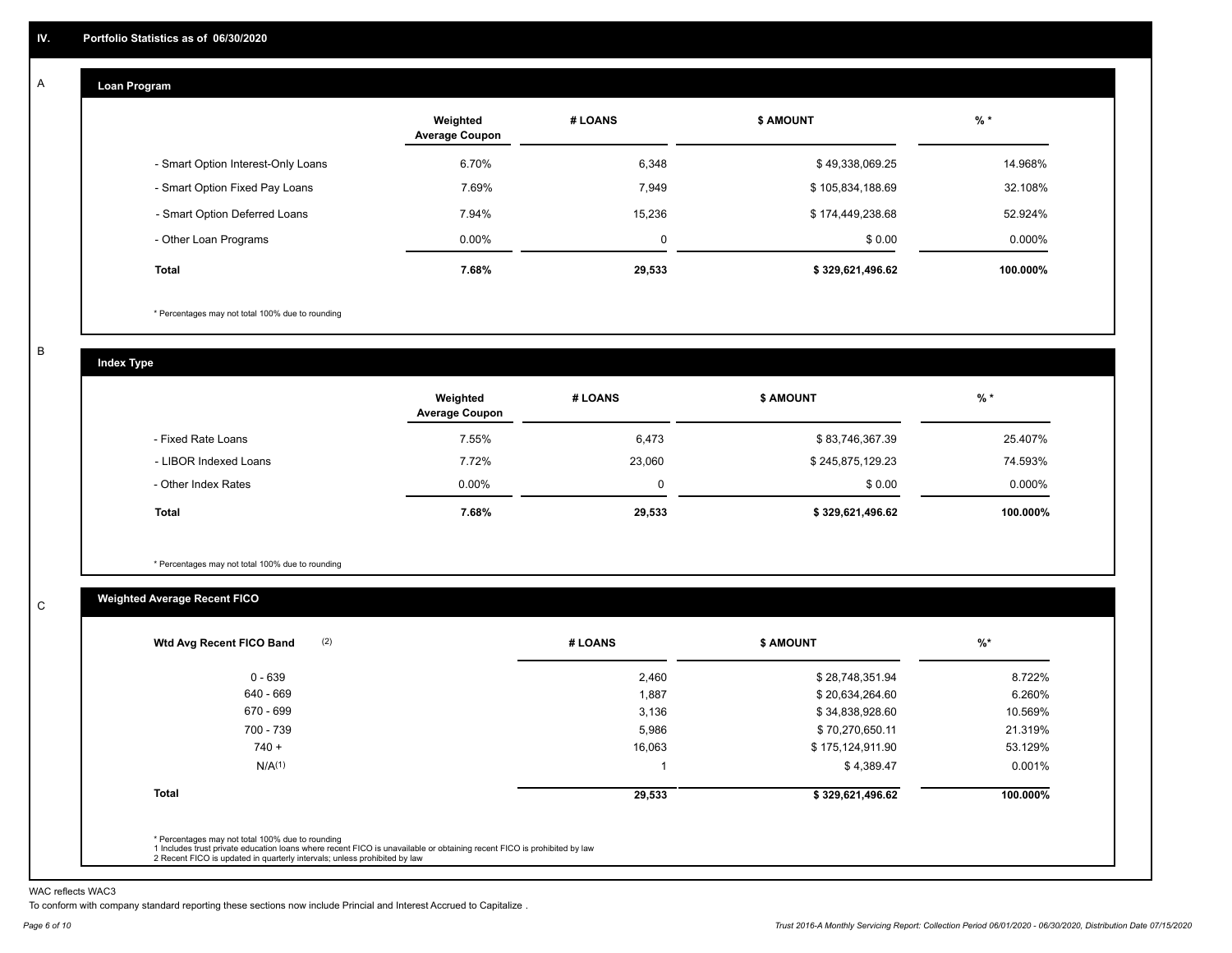| ۷. | 2016-A Reserve Account, Principal Distribution, and R-2 Certificate Calculations        |                  |
|----|-----------------------------------------------------------------------------------------|------------------|
| А. | <b>Reserve Account</b>                                                                  |                  |
|    | Specified Reserve Account Balance                                                       | \$1,557,854.00   |
|    | Actual Reserve Account Balance                                                          | \$1,557,854.00   |
| В. | <b>Principal Distribution Amount</b>                                                    |                  |
|    | Class A Notes Outstanding<br>i.                                                         | \$184,299,477.33 |
|    | Pool Balance<br>ii.                                                                     | \$329,621,496.62 |
|    | First Priority Principal Distribution Amount (i - ii)<br>iii.                           | \$0.00           |
|    | Class A and B Notes Outstanding<br>iv.                                                  | \$234,299,477.33 |
|    | First Priority Principal Distribution Amount<br>v.                                      | \$0.00           |
|    | Pool Balance<br>vi.                                                                     | \$329,621,496.62 |
|    | Specified Overcollateralization Amount<br>vii.                                          | \$98,886,448.99  |
|    | Regular Principal Distribution Amount (if (iv > 0, (iv - v) - (vi - vii))<br>viii.      | \$3,564,429.70   |
|    | Pool Balance<br>ix.                                                                     | \$329,621,496.62 |
|    | 10% of Initial Pool Balance<br>х.                                                       | \$61,822,914.68  |
|    | First Priority Principal Distribution Amount<br>xi.                                     | \$0.00           |
|    | Regular Principal Distribution Amount<br>xii.                                           | \$3,564,429.70   |
|    | Available Funds (after payment of waterfall items A through I)<br>xiii.                 | \$2,452,185.07   |
|    | Additional Principal Distribution Amount (if(vi <= x,min(xiii, vi - xi - xii)))<br>xiv. | \$0.00           |
| C. | R-2 Certificate                                                                         |                  |
|    | <b>Previous Notional Balance</b>                                                        | \$37,490,591.00  |
|    | Shortfall of Principal                                                                  | \$0.00           |
|    | Shortfall of Interest                                                                   | \$0.00           |
|    | <b>Current Notional Balance</b>                                                         | \$37,490,591.00  |
|    | Excess Distribution Allocated (1)                                                       | \$691,523.10     |
|    |                                                                                         |                  |
|    |                                                                                         |                  |

1. Until the notional amount of the R-2 Certificate is reduced to zero and if there is excess cash through the distribution available it will be distributed to the R-2 Certificate, otherwise the amount will be zero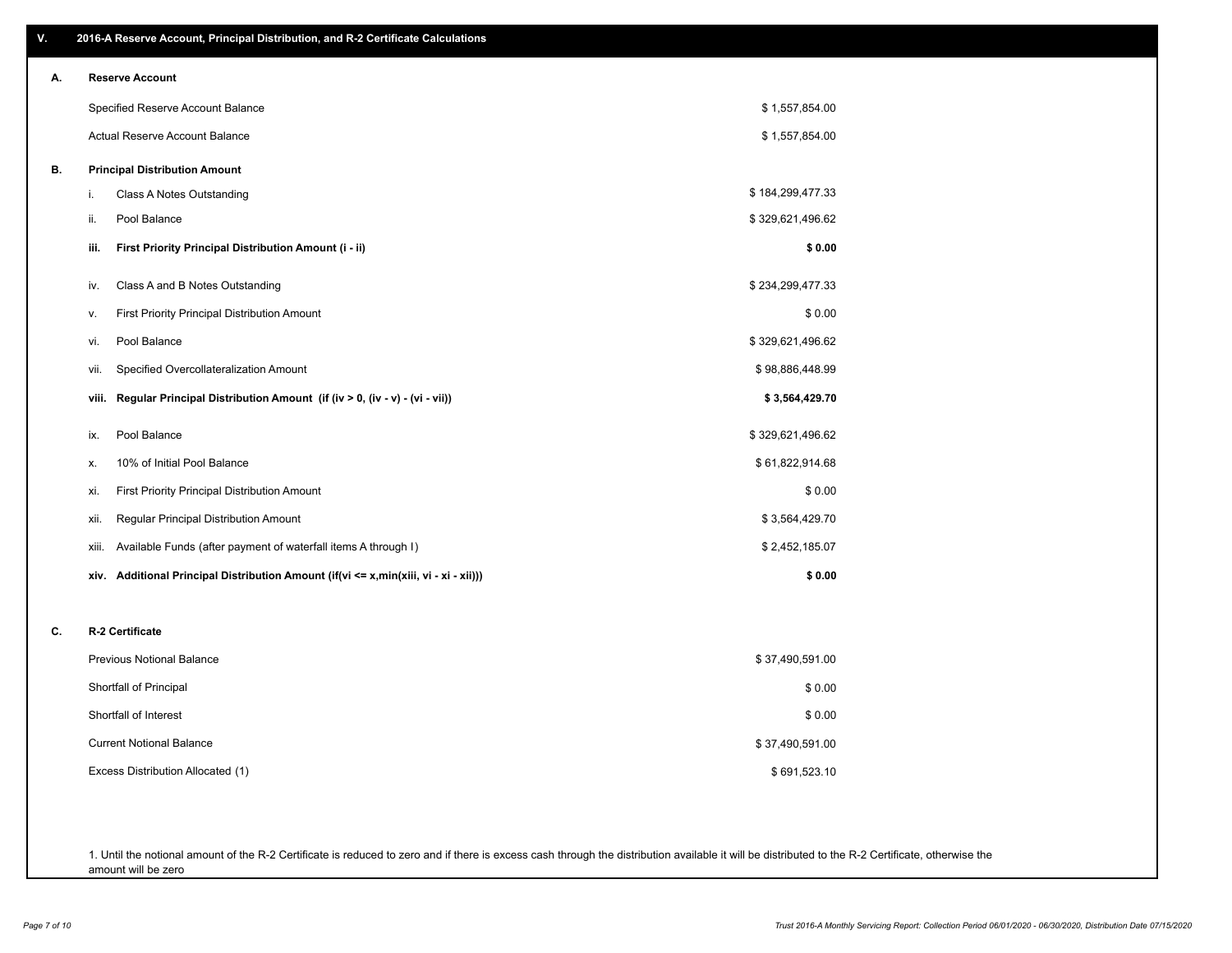|                                                               | Paid           | <b>Funds Balance</b> |
|---------------------------------------------------------------|----------------|----------------------|
| <b>Total Available Funds</b>                                  |                | \$6,714,933.52       |
| <b>Trustee Fees</b><br>A                                      | \$0.00         | \$6,714,933.52       |
| <b>Servicing Fees</b><br>В                                    | \$214,305.17   | \$6,500,628.35       |
| C<br>i. Administration Fees                                   | \$8,333.00     | \$6,492,295.35       |
| ii. Unreimbursed Administrator Advances plus any Unpaid       | \$8,500.00     | \$6,483,795.35       |
| D<br>Class A Noteholders Interest Distribution Amount         | \$355,316.00   | \$6,128,479.35       |
| E.<br><b>First Priority Principal Payment</b>                 | \$0.00         | \$6,128,479.35       |
| F.<br><b>Class B Noteholders Interest Distribution Amount</b> | \$111,864.58   | \$6,016,614.77       |
| Reinstatement Reserve Account<br>G                            | \$0.00         | \$6,016,614.77       |
| H<br><b>Regular Principal Distribution</b>                    | \$3,564,429.70 | \$2,452,185.07       |
| <b>Carryover Servicing Fees</b>                               | \$0.00         | \$2,452,185.07       |
| Additional Principal Distribution Amount<br>J                 | \$0.00         | \$2,452,185.07       |
| Unpaid Expenses of Trustee<br>K                               | \$0.00         | \$2,452,185.07       |
| Unpaid Expenses of Administrator<br>L                         | \$0.00         | \$2,452,185.07       |
| M<br>i. Remaining Funds to the R-1 Certificateholder(s)       | \$1,760,661.97 | \$691,523.10         |
| ii. Remaining Funds to the R-2 Certificateholder(s)           | \$691,523.10   | \$0.00               |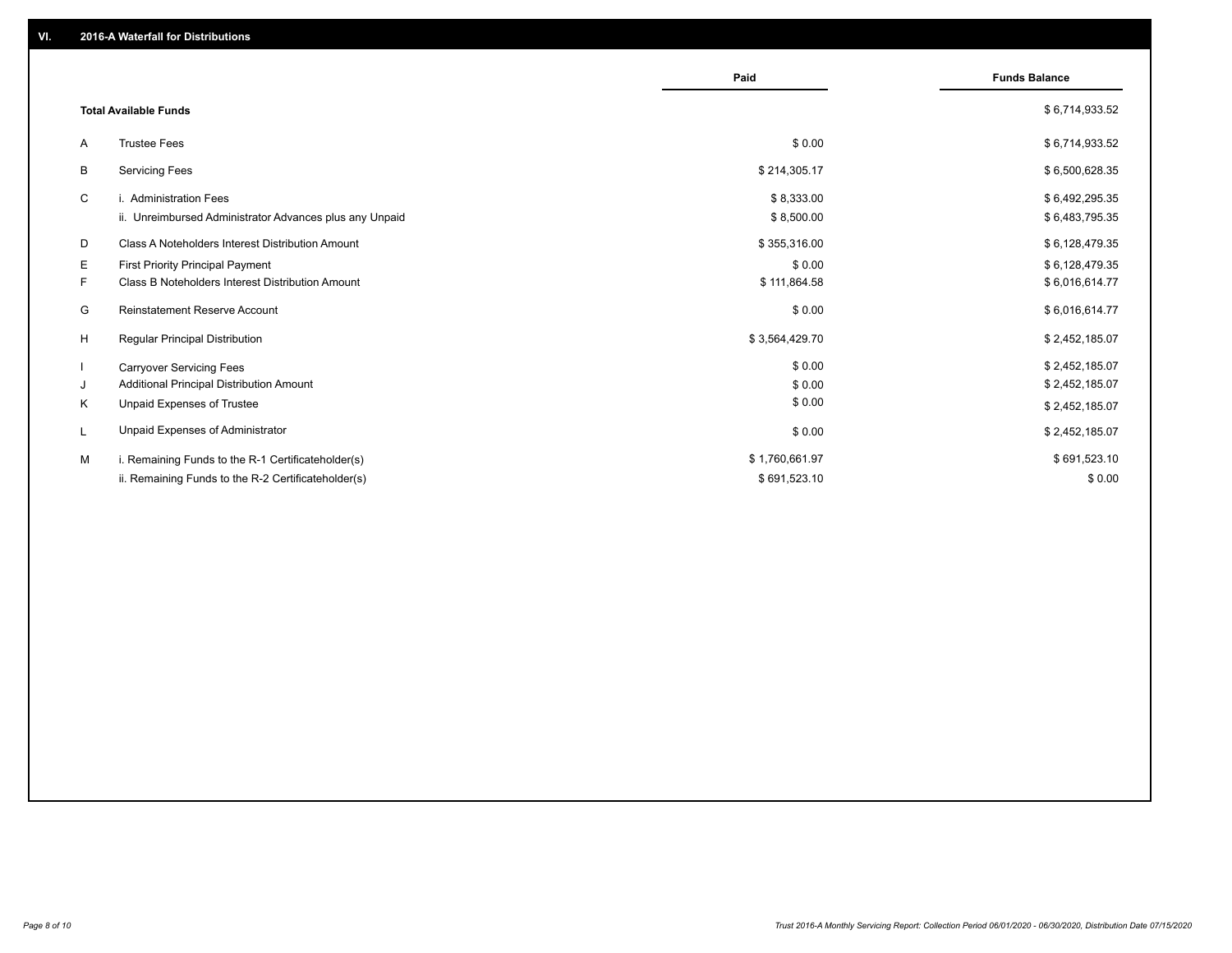## Ending Balance Factor Paydown Factor 0.010126221 0.010126221 0.000000000 Ending Principal Balance \$ 111,932,501.09 \$ \$6,802,546.54 \$6,802,546.54 \$50,000,000.00 Principal Paid \$2,207,516.12 \$ 1,356,913.58 \$ - Interest Shortfall \$ - \$ - \$ - Interest Paid \$ 256,815.04 \$ 98,500.96 \$ 111,864.58 Total Interest Due \$ 256,815.04 \$ 98,500.96 \$ 111,864.58 Interest Shortfall from Prior Period Plus Accrued Interest \$ - \$ - \$ - Current Interest Due \$ 256,815.04 \$ 98,500.96 \$ 111,864.58 Accrued Interest Factor 0.002250000 0.001403958 0.002237292 Interest Rate\* 2.70000% 1.68475% 2.68475% Daycount Fraction 0.08333333 0.08333333 0.08333333 Accrual Period End 7/15/2020 7/15/2020 7/15/2020 Accrual Period Begin 6/15/2020 6/15/2020 6/15/2020 Record Date (Days Prior to Distribution) 1 1 NEW YORK BUSINESS DAY 1 NEW YORK BUSINESS DAY 1 NEW YORK BUSINESS DAY Spread/Fixed Rate 2.70% 1.50% 2.50% Index FIXED LIBOR LIBOR Beginning Balance \$ 114,140,017.21 \$ 70,159,460.12 \$ 50,000,000.00 Cusip/Isin 78449FAB7 78449FAC5 78449FAD3 **A2A A2B B** 0.513451840 0.513451840 1.000000000 **Distribution Amounts VII. 2016-A Distributions**

\* Pay rates for Current Distribution. For the interest rates applicable to the next distribution date, please see https://www.salliemae.com/about/investors/data/SMBabrate.txt.